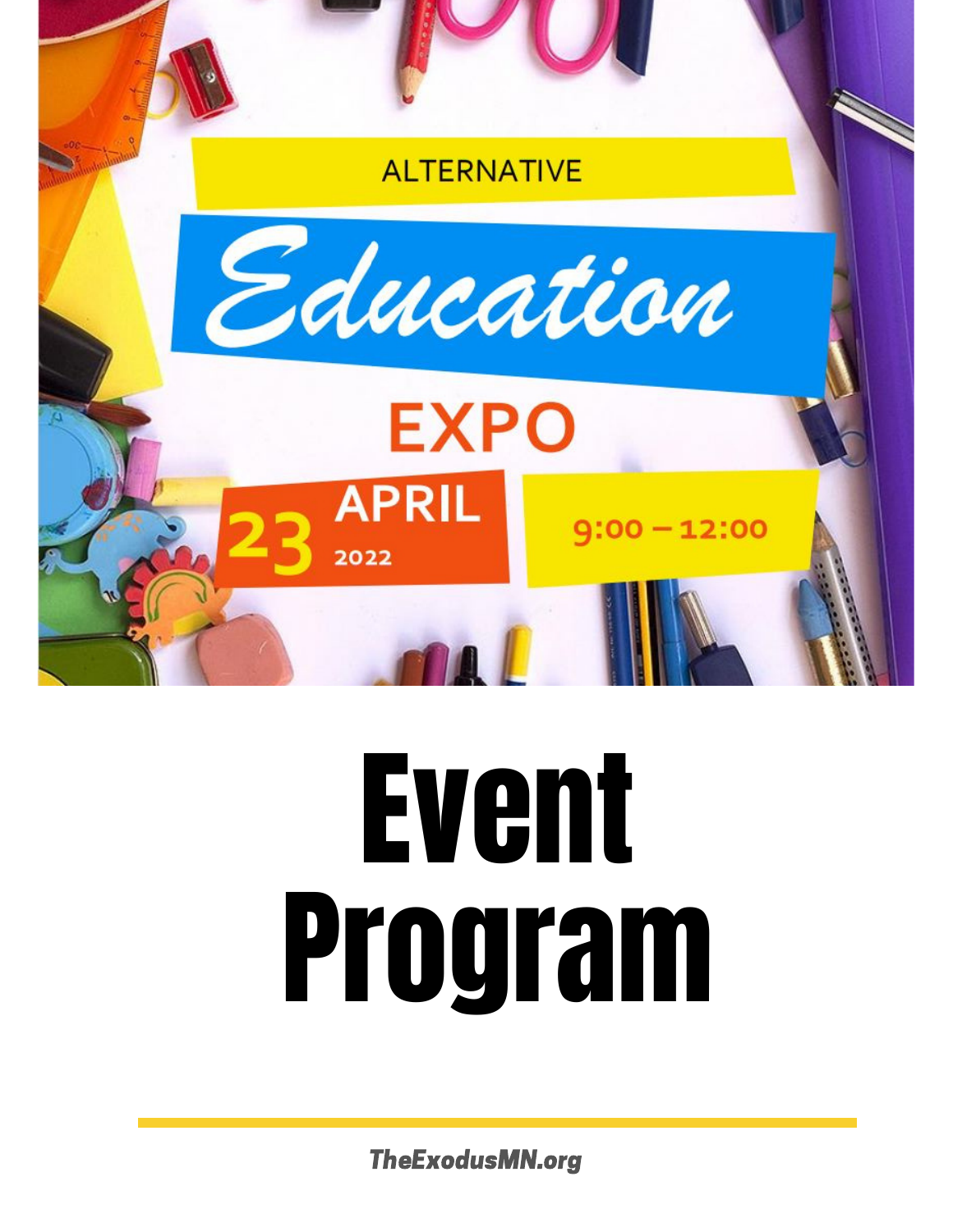## Sessions

**o** 

#### Session 1: Alternatives to Public School

Karin Miller - Homeschooling Kathy Smith - Alternatives to Public-Schools Amy Marotz - Micro Schooling

#### Session 2: Kids Panel

Ahavah & Alecia Deputie Sam Zanto

#### Session 3: Affordability Panel

Alexander & Cassie Deputie Andrew Schlichting Jonathan Parnell Katie Leach

## Organizations in Attendance

 Academy of Whole Learning American Heritage Girls Good Shephard Lutheran High School Home Based Educators Accrediting Association: HBEAA Laurel Community School Liberty Classical Academy MetroEast Natural Healing Center Mid Metro Academy Minnesota Conservative Arts Academy Minnesota Family Council; LEAD Program Minnesota Parents Alliance Speaking Proudly St Croix Lutheran Academy St Thomas Academy

 $\begin{smallmatrix} 1 & 1 & 1 \end{smallmatrix}$ 

**III**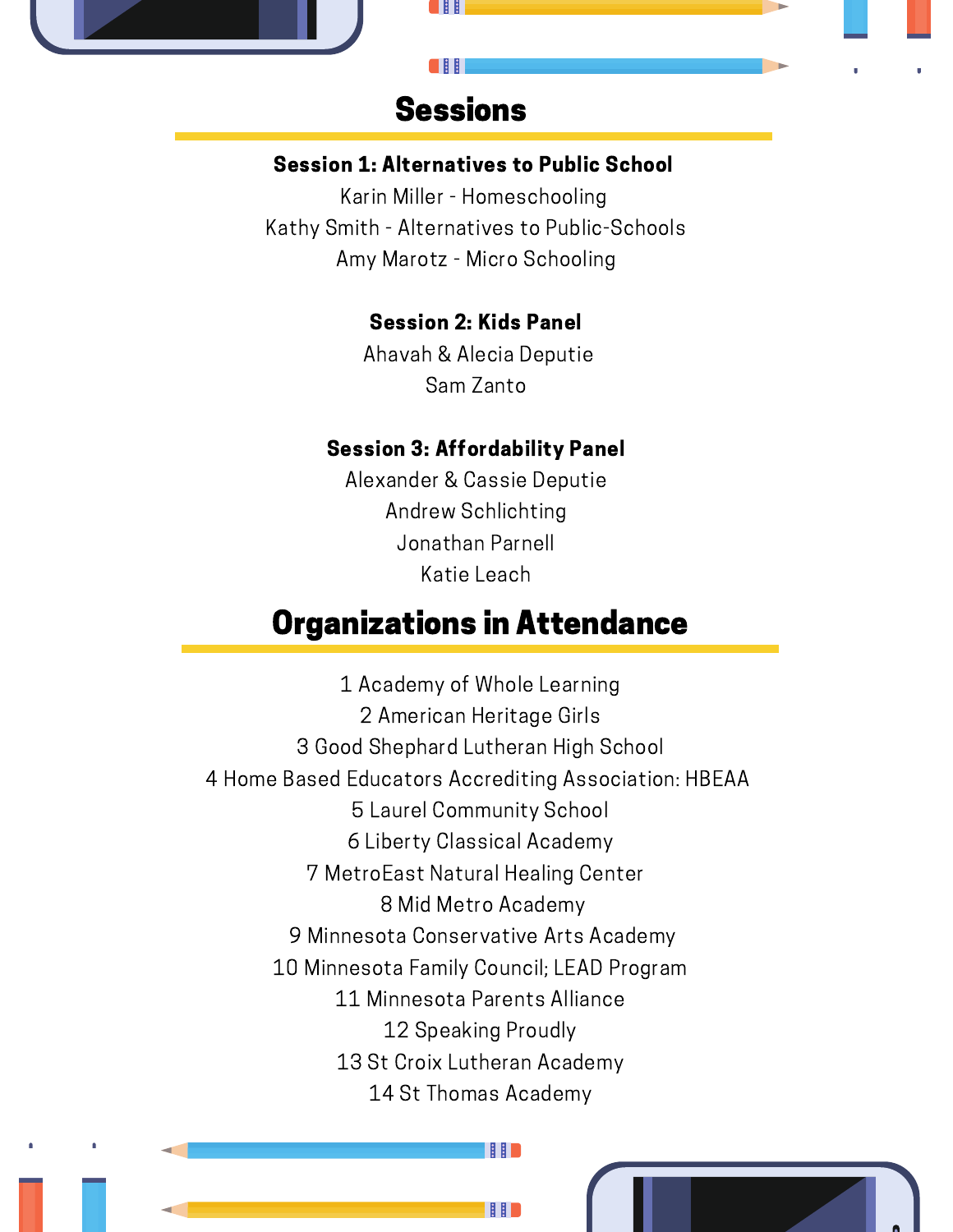

Amy Marotz, M.Ed, is the Vice President of Microschool Builders, LLC as well as the Director and Lead Guide at Awakening Spirit Homeschool Collaborative- located in Stillwater, MN.

With 20+ years of teaching experience in the public, private and homeschooling sectors, Miss Amy prides herself on truly hearing, seeing and valuing every individual student. She believes that the most important 'product' of any educational system should be a happy, healthy child, balanced in mind, body and spirit.

Through her work with Microschool Builders, she's coached aspiring school builders from all over the United States, Mexico, Canada, and beyond build the schools of their dreams without sacrificing their salary or sanity. It is her vision to help caring adults create sustainable student-centered environments where children are truly heard, seen and respected in their educational journey.

www.microschoolbuilders.com www.awakeningspiritschool.com

end is a remient, heensed English tedencr. Since the era or covid she has become inverved in local<br>and in speaking out at her local school board because she is passionate about the well-being of all Karin Miller is married to her husband Dave and homeschools their 6 children ages 4-18 in Lakeville MN. She is a formerly licensed English teacher. Since the era of covid she has become involved in local politics children, not just her own, and recognizes that the policies that are being set are shaping the next generation of our children and the future of our country. Karin also has experience in teaching students with varied learning styles. She loves to encourage parents who have struggling learners to not view their child as DYS-abled but as uniquely gifted. Above all, she'd has a passion to encourage parents to join the Homeschool Revolution of taking their children, their education, and the right to think for themselves back into their own hands.

Katherine Smith is a passionate educator from the Twin Cities who has been studying and practicing Classical education since 1998. As a teacher and one of the founders of Liberty Classical Academy in White Bear Lake, MN, Katherine has taught classes from preschool-12th grade and is currently the Curriculum and Teacher Training Director at Liberty where she is responsible for the content and implementation of the program and the training of their 40 teachers. Katherine received her Bachelor of Fine Arts in Music Education from the University of Minnesota-Duluth and her Masters of Teaching and Learning from Saint Mary's University. She is currently a Curriculum and Instruction Ph.D. candidate at Concordia University Chicago. Her fervent desire for every child to have an excellent Classical education has empowered her to assist over 20 classical schools across the nation in teacher training as well as a school in Titanyen, Haiti. She is married to Matt and is the mother of three children who ignite and sustain her interminable drive for the Classical Education movement.

 $\blacksquare$ 

 $\mathbb{H}$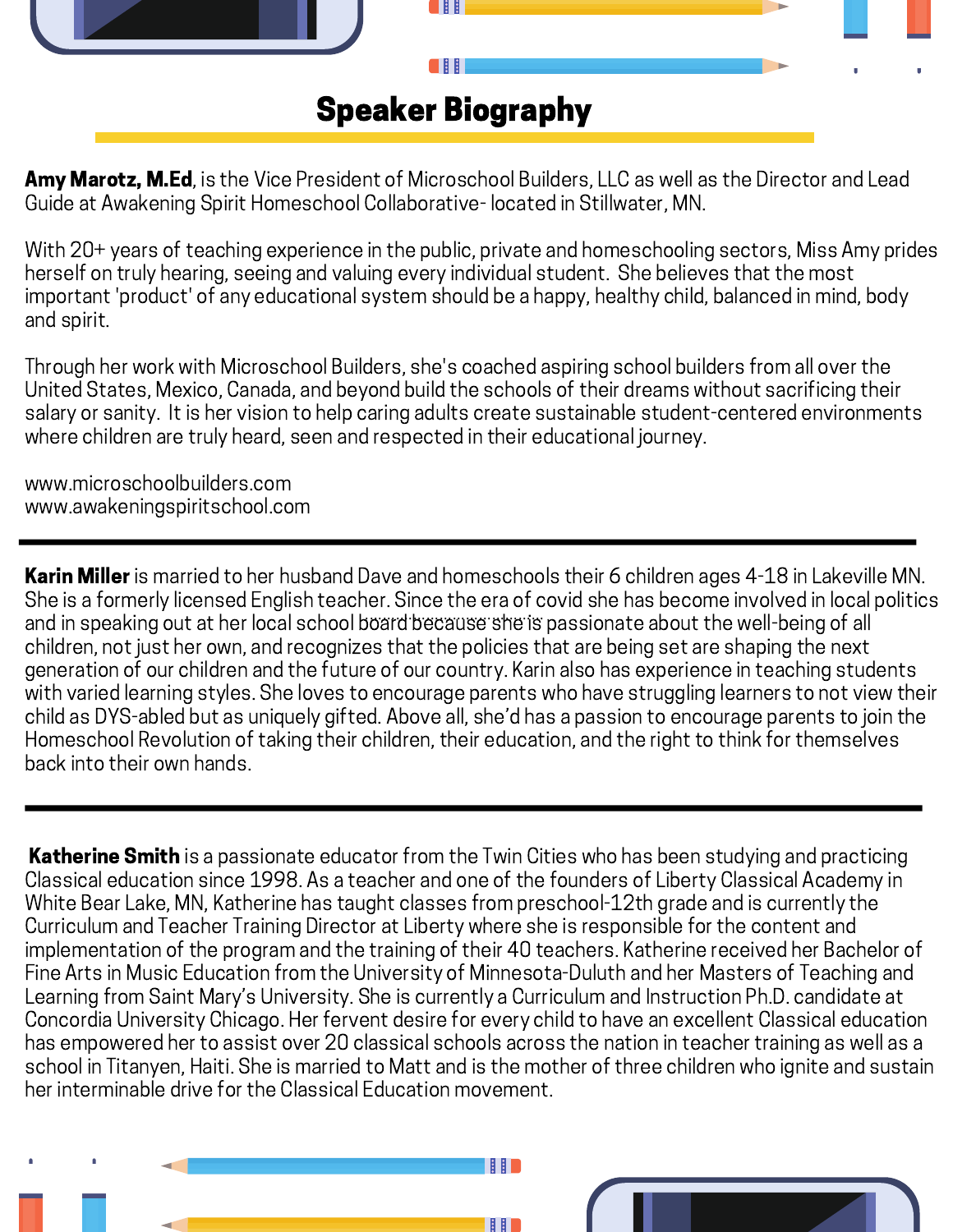

# Organization Description - Pg 1

**1 Academy of Whole Learning** teaches students in grades K-12 with neurodiversities. We meet each student where they are and create a tailored plan to unlock their potential. We observe, adapt, and apply behavior strategies while teaching, through the pairing of experienced behavior therapists with teachers in each classroom. We also hire teachers who have both special education backgrounds and subject matter expertise. Through this holistic approach, we help our students build both executive functioning and academic strength to excel inside and outside the classroom.

2 American Heritage Girls is a Christ-centered character and leadership development program for girls 5 to 18 years of age. AHG is dedicated to the mission of building women of integrity through service to God, family, community, and country.

**3 Good Shephard Lutheran i**s a Christ-centered high school that provides high quality education in a nurturing and innovative environment that enables all learners to develop their full potential through a strong, caring, and supportive community where all are valued and respected. We provide a flexible learning environment with diverse academic opportunities including: -Project-Based Learning, Service Learning Options, Online and Blended Courses, Honors Courses, Vocational Learning Options and PSEO Courses.

4 The Home Based Educators Accrediting Association (HBEAA) has been providing accountability and guidance to the homeschools it accredits since 1989. Homeschools accredited by HBEAA are exempt from the MN state testing requirement. Accredited homeschools choose their own curriculum and receive an official transcript, record maintenance, exclusive access to curated resources, and an accredited diploma upon graduation. HBEAA also submits the annual Letter of Intent to the district on each homeschool's behalf, so home educators can rest assured that they are in compliance.

**5 Laurel Community School** is a Christ-centered micro-school located in the Twin Cities east metro. It serves children in grades K - 8. The school uses a multi-age format in which children of different ages are taught by the same teacher in the same classroom. In addition to the traditional 5-day program, students have the option of attending either two or three days per week.

6 Founded in 2003, Liberty Classical Academy (LCA) was established to give families a private school option in the Twin Cities that is as committed to academic excellence as it is to Christ-centered living and learning. Liberty Classical builds confident speakers, informed citizens, competent writers, moral leaders, deep thinkers, and lives that inspire. LCA joins rigorous academics with a passionate commitment to the Christian faith. We are dedicated to our students and to their families, to building lifelong learners who are ready for college and ready for life, and who will inspire others toward a life worth living.

 $\mathbf{H}$ 

**HI**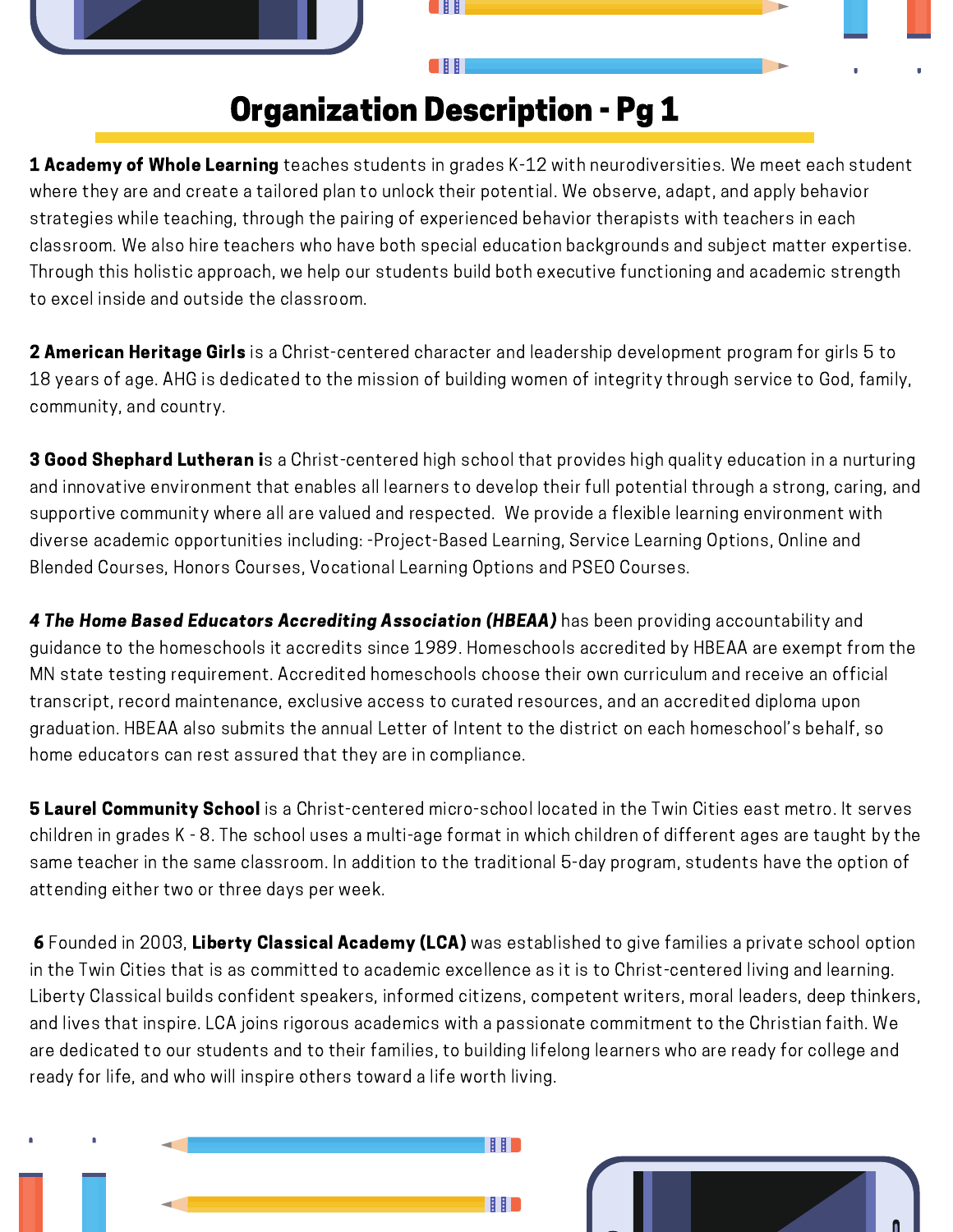# Organization Description - Pg 2

**7 MetroEast Natural Healing Center** has been serving the Twin Cities and Midwest area for the past 35 years. We specialize in finding the underlying cause of your health issue which may include toxic substances that pollute a body, nerve irritation, or missing nutrients that cause a body to work less than optimum. Treatment can include prescribed nutritional support, Chiropractic care, and lifestyle modification to restore your body back to premium health and function. Our health restoration programs are specifically designed to each unique body.

8 From a foundation of Christian values, **Mid-Metro Academy** offers academic, language, visual and performing arts, technology, and career-oriented classes to homeschooled students in grades 7 – 12, preparing them for success in undergraduate programs, careers, and life. Our highly qualified, personable instructors have a passion for their field and for working with youth. Whether you're just getting started with homeschooling or have been doing it for years, our classes are a great option to help you tailor the ideal experience for your junior high or high school student. Classes held at 1983 Dayton Avenue, St. Paul.

9 Minnesota Conservative Arts Academy teaches using a rigorous classical education. Students are given a learning environment that is honest and consistent, with weekly assessments on their daily courses. Our curriculum includes Hillsdale history, civics and literacy, Singapore mathematics, art, music, and Bible study. We also offer affordable tuition for students as well.

10 Minnesota Family Council's LEAD Program is a teen leadership camp rooted in the idea that the best way to learn something is to do it. Teens are equipped with leadership training as they learn the legislative process in a hands-on way. The engaging environment launches students into action, utilizing critical thinking, teamwork, and public speaking skills to develop their worldview. Our program is set up in such a way that it can be used to build elective credit hours!

11 Minnesota Parents Alliance is a newly formed statewide organization dedicated to helping parents reclaim our schools. Our mission is to educate and empower Minnesota parents to effectively engage in their school community as strong advocates for academic achievement, equality and parental rights. Our goal is to help parents take the next step in getting involved in their child's education. We aim to provide all the tools, resources, training and support that parent need to do everything from curriculum and policy review to running for school board. We encourage parents to serve as allies for quality teachers in their school and partner with them to restore classrooms to a place where the focus is on student success, not outside agendas. Our motto is that parents aren't the problem, parents are the solution.

**BB**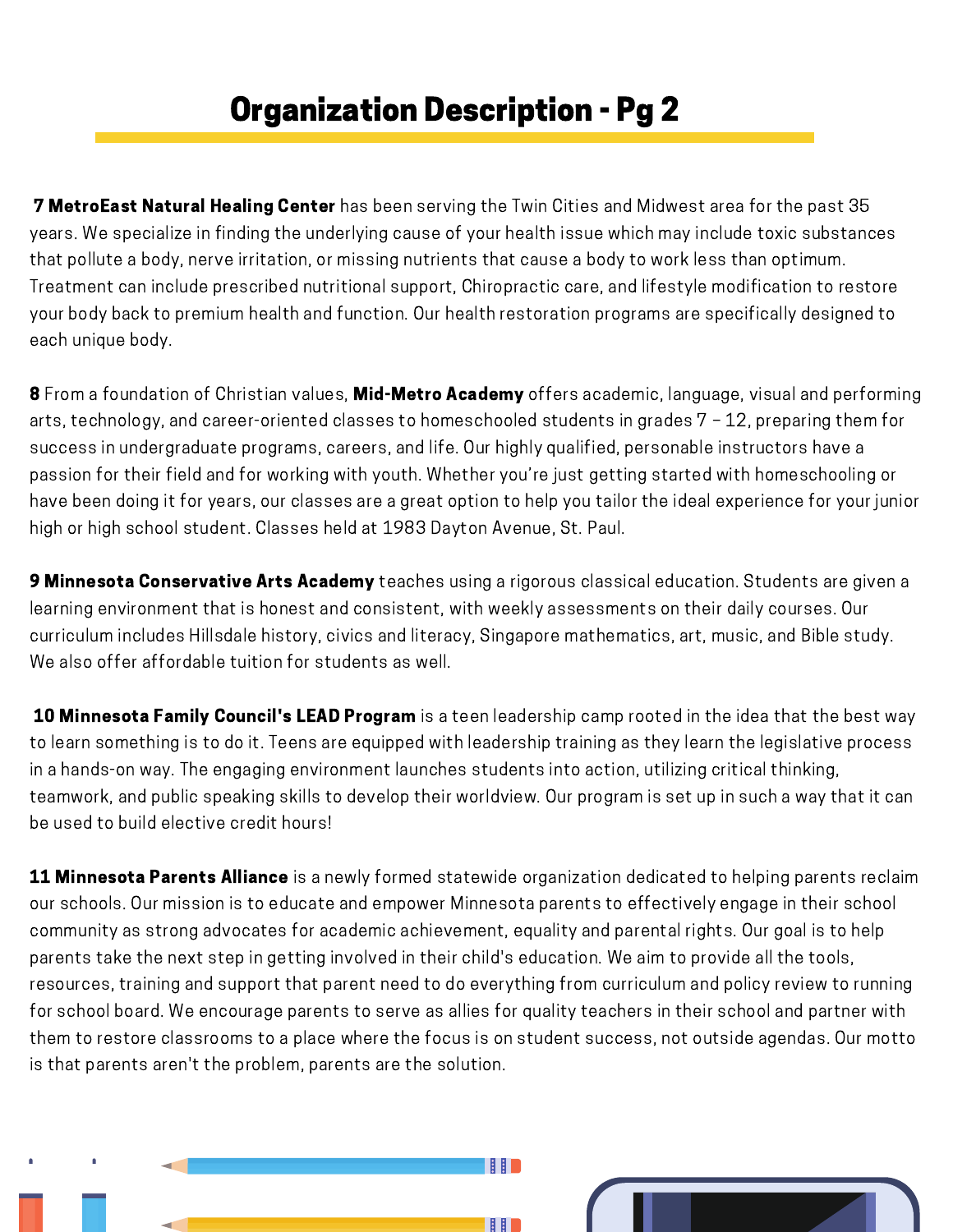

# Organization Description - Pg 2

12 Speaking Proudly is an opportunity for Minnesota high school girls to shine! A biennial oratory competition, it offers exclusive opportunities:

- A beautiful, inspiring venue at the State Capitol
- Cash prizes totaling \$4,500 for the three semifinalists
- A day with girls from all over the state, a guided tour and more!

It's a non-partisan, non-profit educational project of Metro [Republican](https://nam12.safelinks.protection.outlook.com/?url=https%3A%2F%2Fwww.metrogopwomen.org%2F&data=04%7C01%7C%7Cf7d8b03f8d8b40c219df08da1cbec909%7C84df9e7fe9f640afb435aaaaaaaaaaaa%7C1%7C0%7C637853903000402137%7CUnknown%7CTWFpbGZsb3d8eyJWIjoiMC4wLjAwMDAiLCJQIjoiV2luMzIiLCJBTiI6Ik1haWwiLCJXVCI6Mn0%3D%7C3000&sdata=3B5VTByacGEOCfF3kX%2Bht%2BBcGuxOiQIJzdtTyLC6V5I%3D&reserved=0) Women. The steering committee is hard at work now to make the 2023 event the best ever.

13 St Croix Lutheran Academy is a Christian school serving young men and women in grades six through twelve. Established in 1958, the school offers Bible-based experiential and college-prep curriculums including STEM, accelerated, advanced placement, and college-credit courses. 95% of graduates pursue higher education after graduation. SCLA offers 27 interscholastic activities and competes at the championship level as a member of the Skyline Conference. In addition to athletics, students have opportunities in a wide variety of fine arts, service, and leadership programs. The on-site 152-bed dormitory houses American and 125 international students from 18 countries worldwide. SCLA is committed to training students for lives of exemplary Christian service.

14 The St Thomas Academy mission - to develop boys into men of character - is our promise to our students, our families, our community, and the world. We accomplish this through the transformative power of an educational and life experience deeply rooted in Catholic faith and traditions, academic excellence, military leadership, and an all-male environment. To learn more about Saint Thomas Academy, please visit our website at: [cadets.com](http://cadets.com/).

**BB**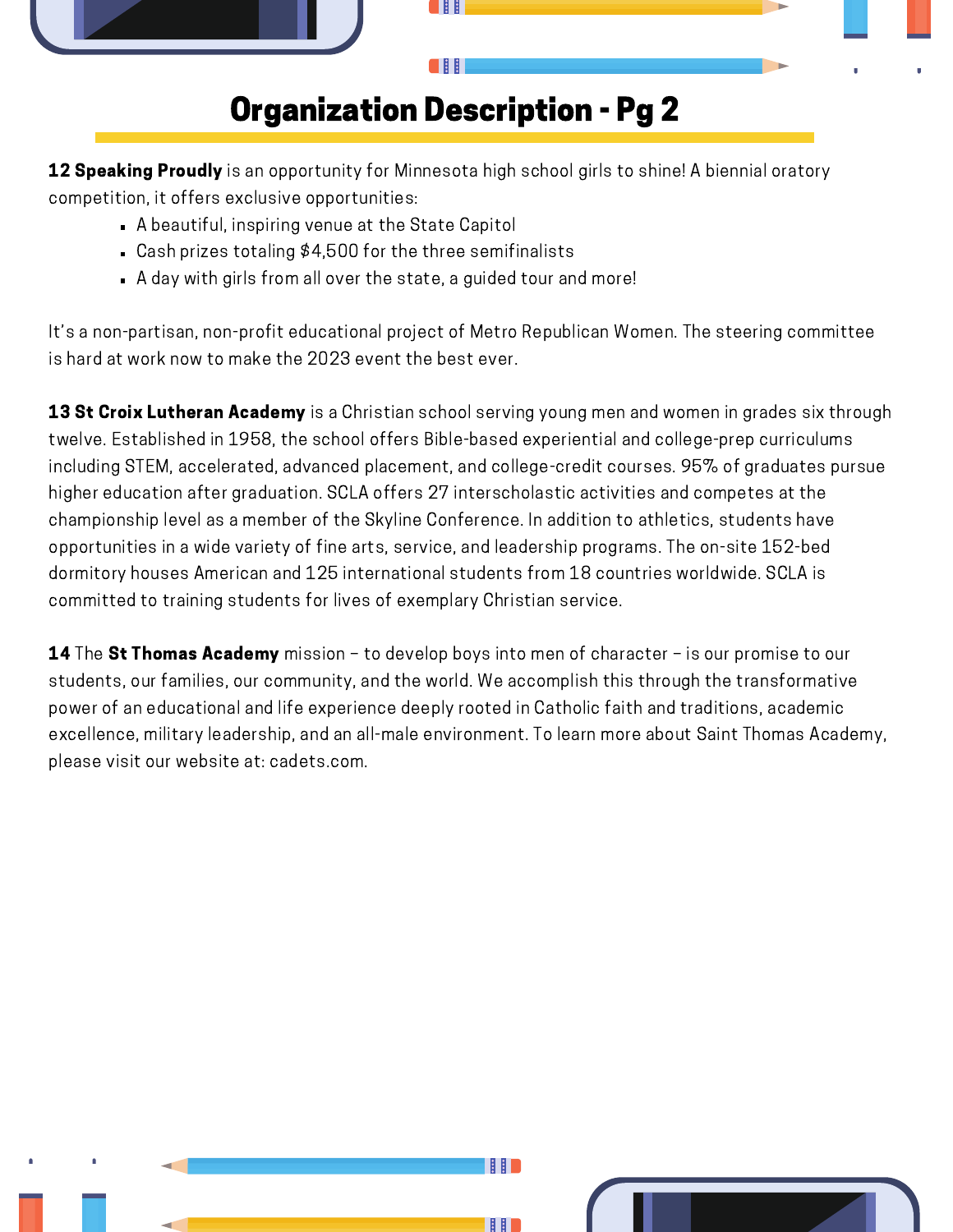

# Organization Contact Information

#### 1 Academy of Whole Learning

Wyayn Rasmussen, Ed.D., Executive Director [wyayn.rasmussen@aowl.org](mailto:wyayn.rasmussen@aowl.org) 952-737-6900 [www.aowl.org](http://www.aowl.org/)

#### 2 American Heritage Girls

Brian Thorsen; Hometown Mentor - North Metro Thorsenb@AHGareateam.org 763-213-3133 a[mericanheritagegirls.org](https://www.americanheritagegirls.org/)

#### 3 Good Shephard Lutheran High School

Contact Melissa Lamkin mlamkin@goodshepherdlutheranhs.org Phone: [320-319-0626](tel:320-319-0626) 15550 190th Ave NW; Elk River, MN 55330 gslhighs[chool](https://www.gslhighschool.org/home).org

#### 4 The Home Based Educators Accrediting Association (HBEAA)

email [info@hbeaa.org](mailto:info@hbeaa.org) or call 952-935-9234. <https://www.hbeaa.org/>

Visit <https://www.hbeaa.org/alternative-education-expo-hbeaa-flyer> for our QR Code:



#### 5 Laurel Community School

Alfrieda [Baldwin,](mailto:info@laurelcs.org) Founder [i](tel:16123254035)[nfo@laurelcs.org](mailto:info@laurelcs.org) (612) [325-4035](tel:16123254035) 616 Ruth Street North, St. Paul, MN [55119](https://goo.gl/maps/K8vB432CT4a6Jna18) www.laurelcs.org

**BB**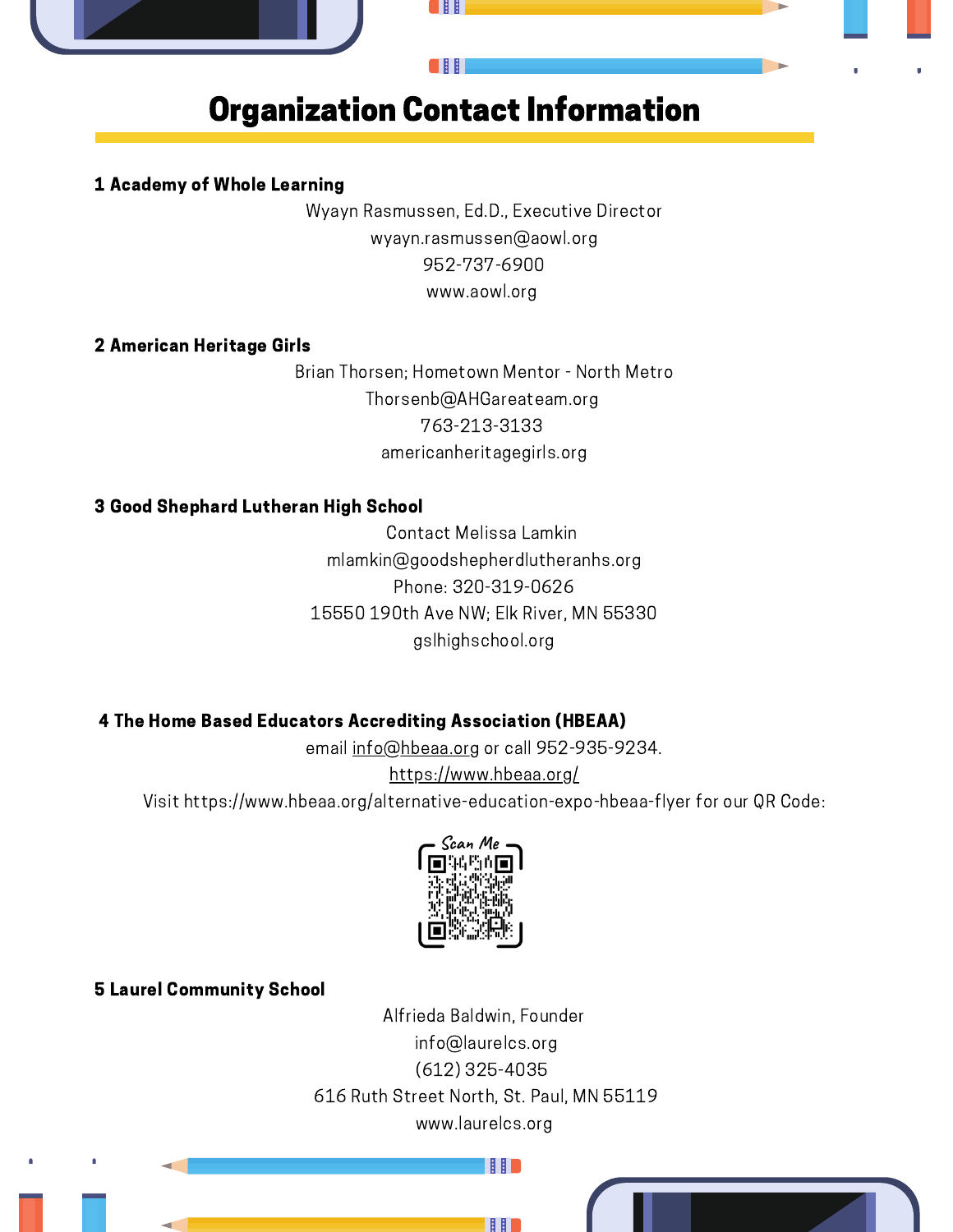

# Organization Contact Information

#### 6 Liberty Classical Academy

Abigail Johnson, Admissions admissions@libertyclassicalacademy.org (651) 772-2777 3878 Highland Ave; White Bear Lake, MN 55110 l[ibertyclassicalacademy](https://libertyclassicalacademy.org/).org

#### 7 MetroEast Natural Healing Center

651-771-1703 6993 35TH ST N., SUITE #2; OAKDALE, MN. 55128 [WWW.NUTRITIONCHIROPRACTIC.COM](http://www.nutritionchiropractic.com/) FIND US ON PINTREST, FACEBOOK, INSTAGRAM AND YOUTUBE

#### 8 Mid Metro Academy

Rebecca Hope - Director [director@midmetroacademy.com](mailto:director@midmetroacademy.com) 1983 Dayton Avenue, St. Paul. [www.midmetroacademy.com](http://www.midmetroacademy.com/)

#### 9 Minnesota Conservative Arts Academy

[mcaaclassical@gmail.com](mailto:mcaaclassical@gmail.com) [651-245-0413](tel:651-245-0413) <https://mca.cidesignhosting.com/home/>

#### 10 Minnesota Family Council's LEAD program

Information and registration at [www.leadminnesota.org](http://www.leadminnesota.org/) lead@mfc.org or (612) 735-9109 Instagram: @lead.mn Facebook: Facebook.com/LEADMinnesota

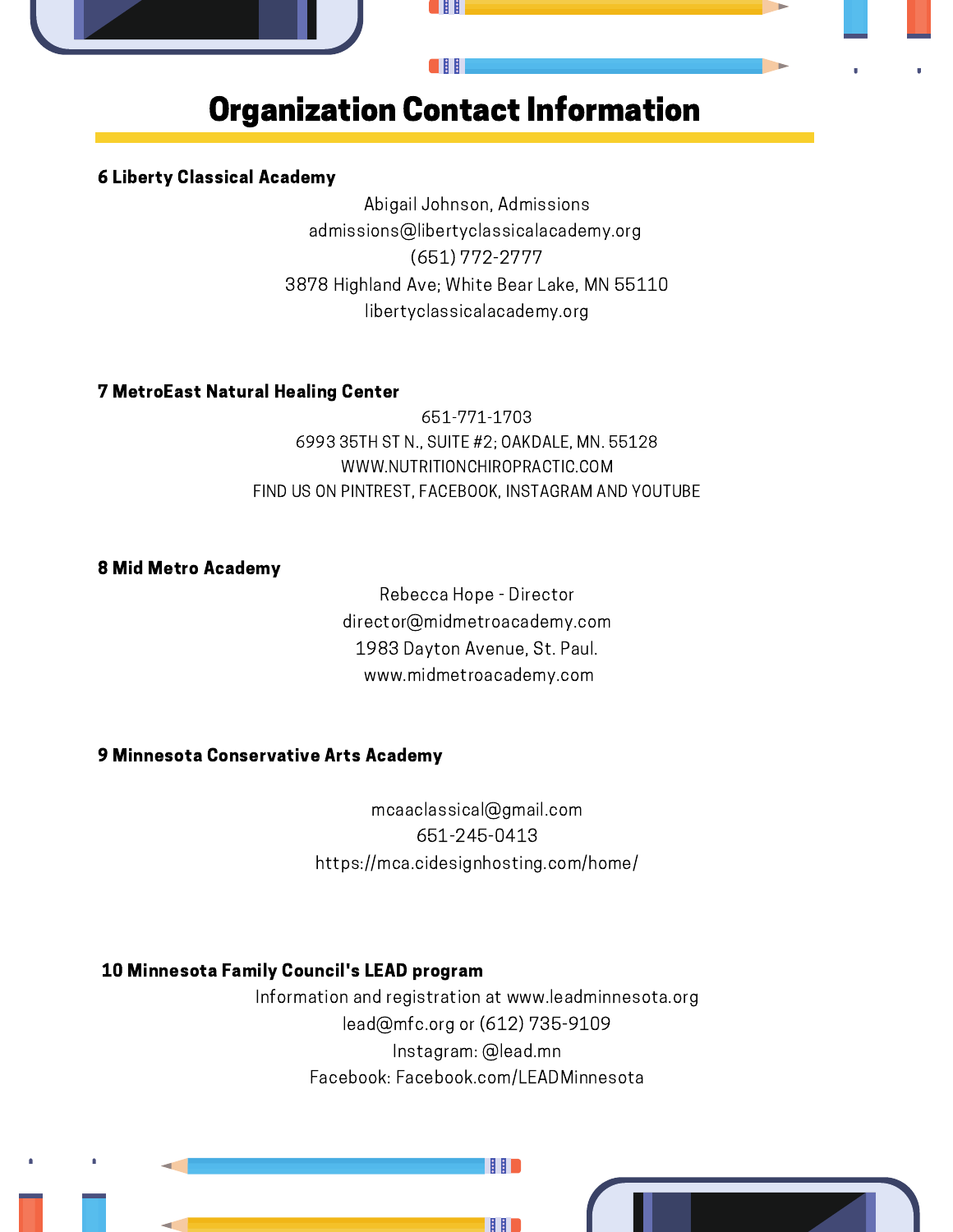

# Organization Contact Information

#### 11 Minnesota Parents Alliance

Subscribe at [minnesotaparents.org](http://minnesotaparents.org/)

#### 12 Speaking Proudly

Girls, parents, teachers and others, keep current by joining our email news list at [info@speakingproudly.org](https://nam12.safelinks.protection.outlook.com/?url=https%3A%2F%2Fspeakingproudly.org%2Fcontact%2F&data=04%7C01%7C%7Cf7d8b03f8d8b40c219df08da1cbec909%7C84df9e7fe9f640afb435aaaaaaaaaaaa%7C1%7C0%7C637853903000402137%7CUnknown%7CTWFpbGZsb3d8eyJWIjoiMC4wLjAwMDAiLCJQIjoiV2luMzIiLCJBTiI6Ik1haWwiLCJXVCI6Mn0%3D%7C3000&sdata=i260woFyi8pPcaPvk%2Fl6HZ05Yi%2FzGaO5j6xKSUOIjSM%3D&reserved=0)

#### 13 St Croix Lutheran Academy

Anna Biedenbender, Domestic Admissions Counselor abiedenbender@stcroixlutheran.org 651.455.1521 x1171 [StCroixLutheran.org](http://www.stcroixlutheran.org/)

#### 14 St Thomas Academy

Rick Stevson, Outreach & Admissions email: [rstevson@cadets.com](mailto:rstevson@cadets.com) office: 651-683-1515 cell: 651-503-3975 website: [cadets.com](http://cadets.com/).

**HHI** 

 $\mathbb{H}$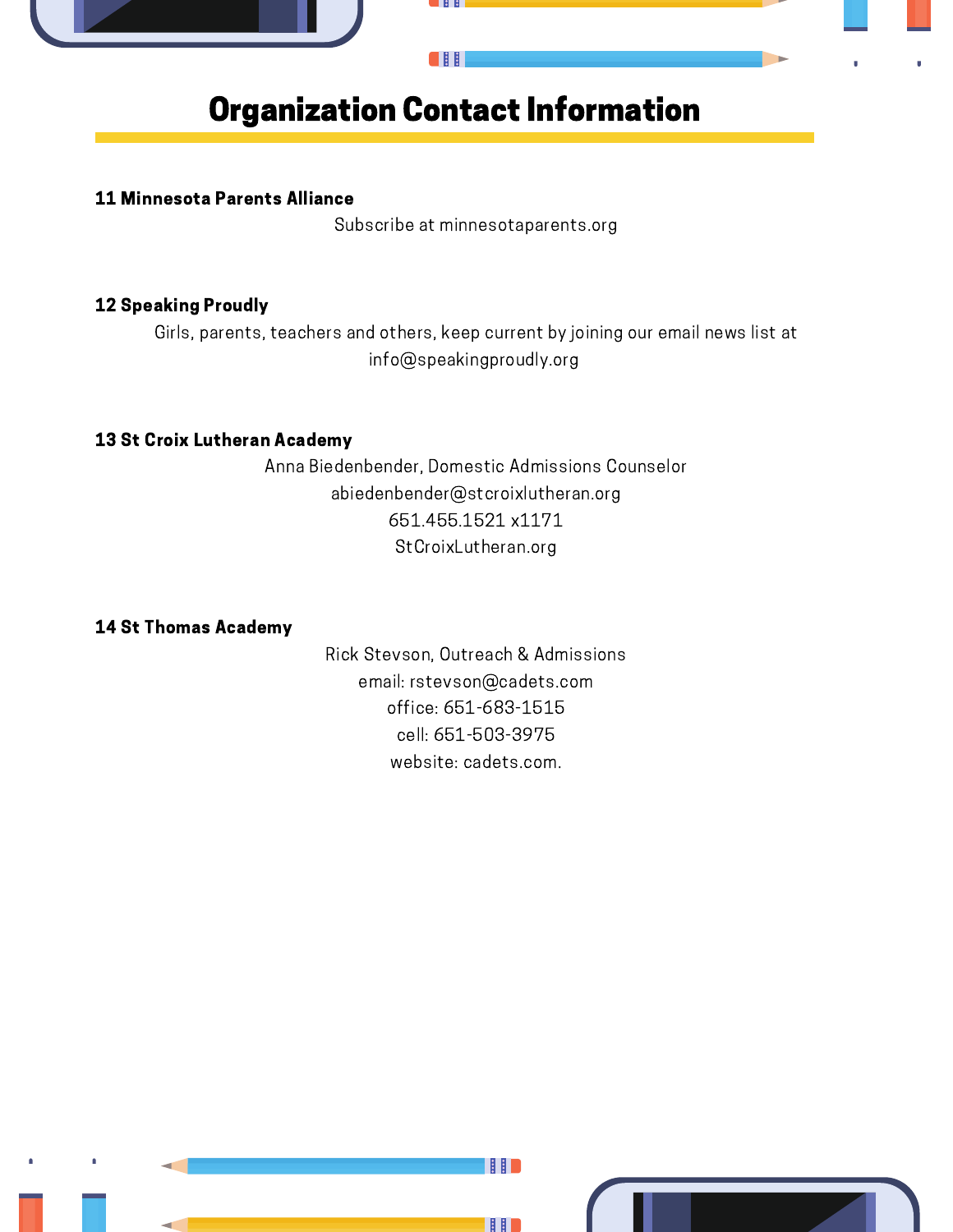

### Thank you for supporting the Expo!

## **Organizations**

Michael Larson & Len Swanson

4 Front Technologies and Office Park

www.[4fronttechnology-office.com](http://www.4fronttechnology-office.com/the-campus.html)

<sup>R</sup>ebekah Hagstrom and Marc Durkin [Ed](http://www.leadminnesota.org/)ucation America [w](https://libertyclassicalacademy.org/education-america/)ww.[libertyclassicalacademy.org/](https://libertyclassicalacademy.org/education-america/)education-america/

> & Jennifer Mulvihill Renewanation www.r[enewanation.](https://www.renewanation.org/about)org

## Our Booth Exhibitors

## Our Speakers and Panelist:

Alexander, Cassie, Ahavah & Alecia Deputie Katie Leach Amy Marotz Karin Miller Jonathan Parnell Andrew Schlichting Kathy Smith Sam Zanto

 $\mathbb{H}$   $\blacksquare$ 

**BBI**